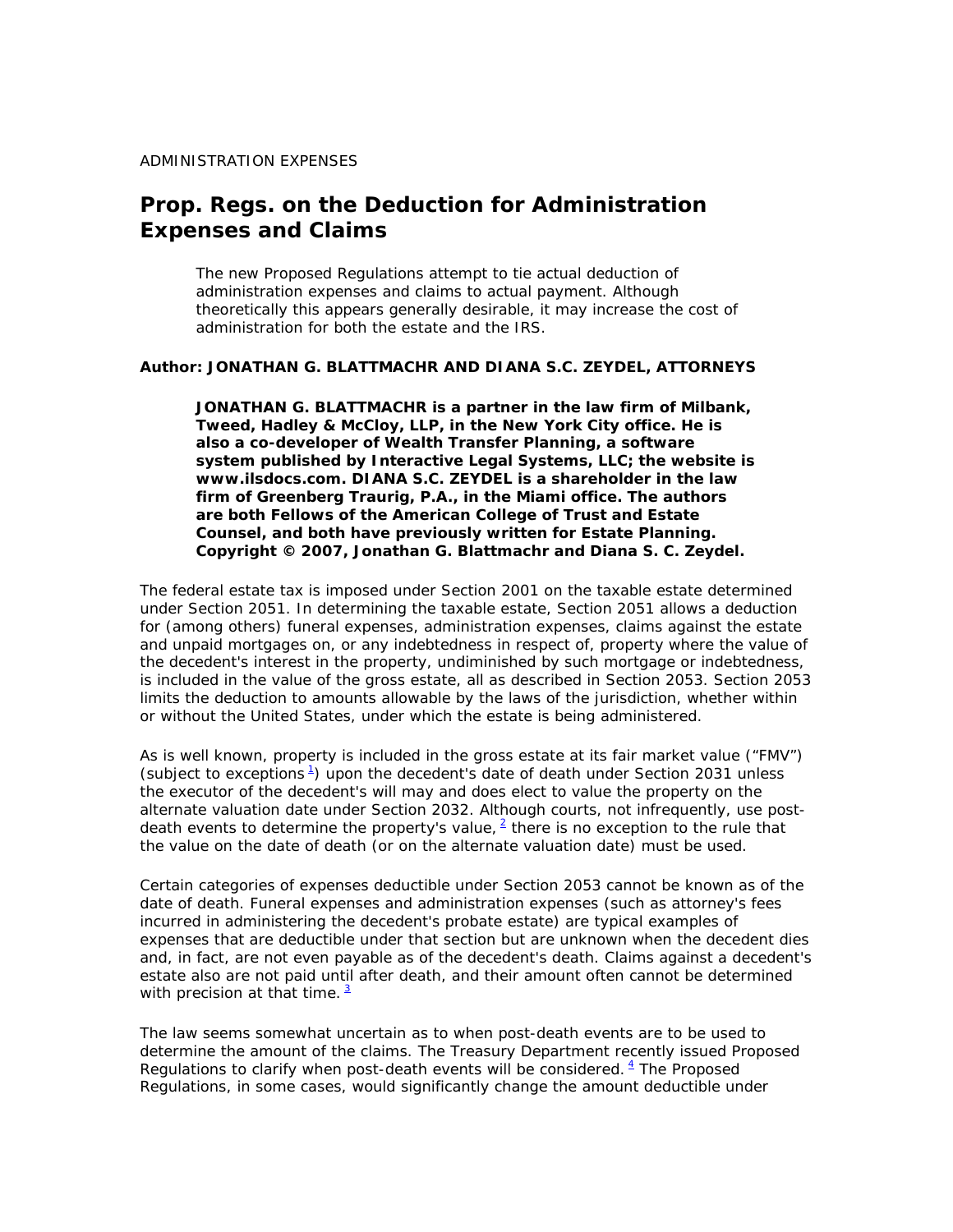Section 2053 and, perhaps, more important, will prolong the administration of certain aspects of a decedent's estate.

This article analyzes certain parts of the Proposed Regulations. It seems appropriate for practitioners and advisors to be mindful of two factors that are not discussed in the Proposed Regulations. First, Section 2053 itself provides different rules for the deduction of claims and expenses that are payable from (1) property that is in the decedent's gross estate for federal estate tax purposes and is subject to such claims and expenses under local law (e.g., assets in the probate estate or, under the law of many states, a decedent's revocable trust), and (2) property that is so includable but is not subject to such claims and expenses, in which case the amounts are deductible only if paid within the period during the period of limitations for assessments under Section 6501.  $5$  Second, administration expenses (and certain claims) generally are deductible only for either estate tax or, where permitted, income tax purposes and not both. <sup>6</sup> The rules set forth in the Proposed Regulations would apply only for purposes of determining if the expense or claim is deductible for estate tax purposes and would not necessarily determine whether such claim or expense would be deducible for income tax purposes.

# **Background**

According to the Preamble to the Proposed Regulations, but without citation to any case, some courts have held that post-death events may not be considered in determining the amount deductible for claims. It does appear that *Ithaca Trust*<sup>1</sup> may be read as consistent with the statement that post-death events cannot be considered in evaluating a claim, and instead, the amount must be evaluated as of the date of death, taking into account contingencies and the vagaries of litigation. On the other hand, the Preamble also points out that some courts do consider post-death events because claims allowable under Section 2053 are "actual not theoretical ones." <sup>8</sup> Indeed, some courts have held that no deduction is permitted for a claim where post-death events make the claim disappear.<sup>9</sup>

# **Overview of the Proposed Regulations**

The Proposed Regulations essentially adopt rules based on the premise that an estate may deduct only amounts actually paid or those that will be paid in an amount that may be estimated with reasonable certainty. The Proposed Regulations provide that if the resolution of a contested or contingent claim cannot be reached prior to the expiration of the period to assess additional estate tax (normally, three years after the estate tax return (Form 706) is filed), no deduction for the claim will be allowed, but the Proposed Regulations also expressly authorize that the estate may file a protective refund claim to preserve its right to claim the deduction once resolution is reached.  $10$ 

Filing a refund claim will prolong the administration of the estate and likely cause the estate to incur additional administration costs. If this procedure is adopted in final Regulations,  $\frac{11}{1}$  it will be important to include in the protective refund claim the costs of prosecuting any contingent or contested claim, as those costs themselves likely will be deductible in most cases.

# **Basic rule of the Prop. Regs.: Deduct only as paid**

It appears the intention of new Prop. Reg. 20.2053-1 is to set forth fundamental rules for the deductibility of any expense (funeral, administrative, claim, or indebtedness)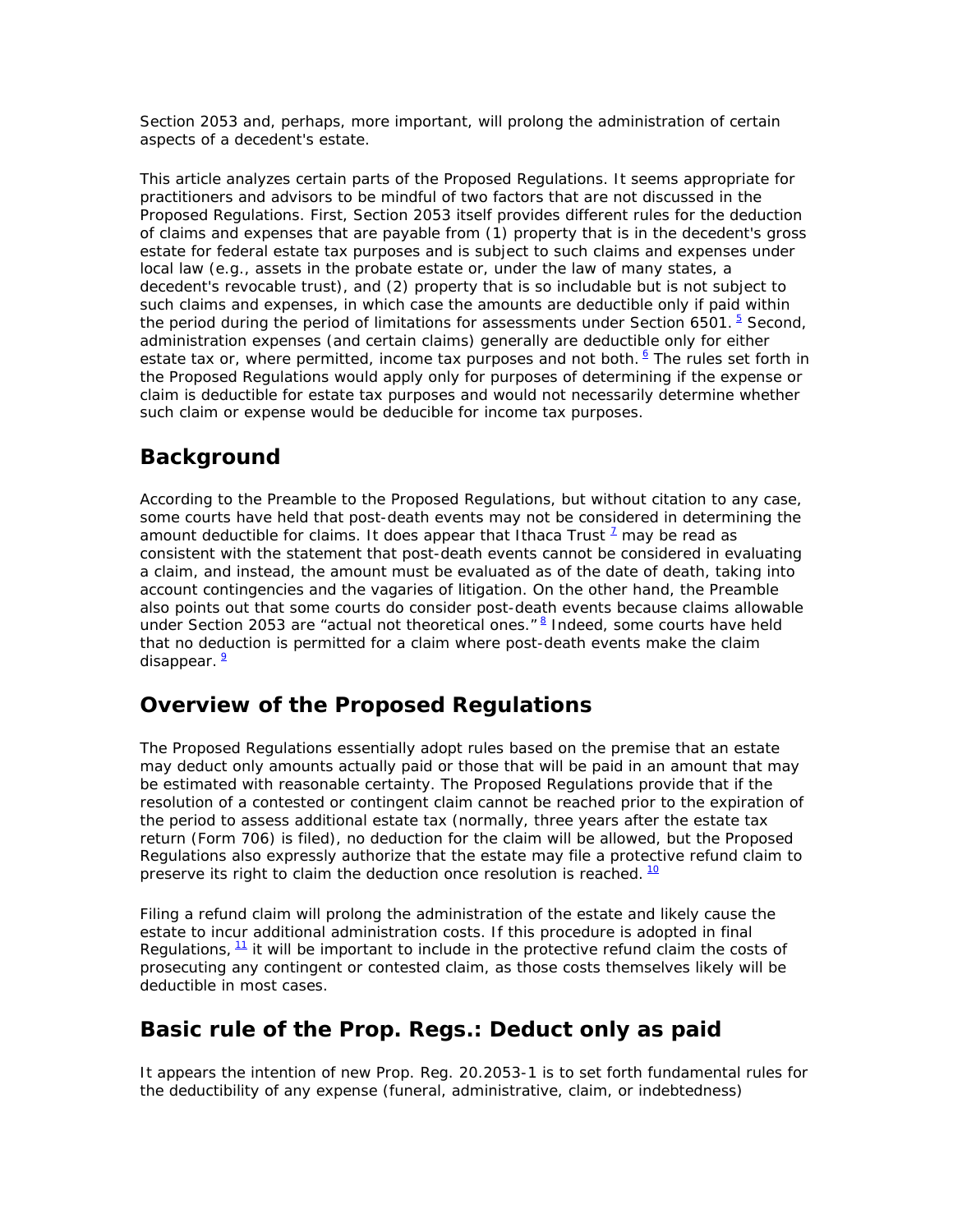described in Section 2053 and not just claims against the decedent—even though the Proposed Regulations, as discussed below, mention only "claims" in some cases.

In any case, the new basic rule that the Proposed Regulations would adopt is that, in general, the amount allowed as a deduction under Section 2053 "is limited to the total amount actually paid...in settlement or satisfaction of that item." However, that broad rule is subject to exceptions (such as certain "estimated expenses" and "recurring payments," discussed below). In addition, even the amount actually paid may be deducted only if certain conditions are met.

*Court decrees.* The Proposed Regulations would modify Reg. 20.2053-1(b)(2) (entitled "Effect of court decree") in certain respects. For example, the Proposed Regulations would not permit a deduction solely based on the decree of a local court permitting the expense or claim if the court's decision is "inconsistent" with local law. The current Regulations provide that the decree may not be used if it is at "variance" with local law. It is uncertain what such changes in phrasing are intended to represent. It would be helpful for at least the Preamble to the final Regulations to explain the scope and intent of the change.

For example, suppose the decedent was involved in protracted litigation before death, and a judgment is entered by the court having jurisdiction over the matter but the judgment is contrary to state law. It seems unwise to force the estate, in such a case, to appeal to have the judgment set aside. Even if the estate appeals, the appellate court may enter a judgment that is at variance with local law, or at least from the estate's perspective arguably so. In this regard, will the estate's pleadings in the matter be held against the estate? Presumably, only a judgment of the highest court of the state may be regarded as certainly consistent with local law.  $12$  The other side of the coin might be that unless there is a decision of the state's highest court to the contrary, the judgment of the local court should be respected. It would, after all, be enforced as binding on the estate.

In any case, under the Proposed Regulations, any court judgment against the estate will be deductible under Section 2053 only if paid by the estate or if it meets the requirements for estimated expenses.

As in the current Regulations, a consent decree may be relied upon by the estate to establish the amount deductible, but again apparently subject to the "new" requirement the Proposed Regulations would impose that it be paid or meet the requirements for estimated expenses. And the Proposed Regulations continue the statement that a court decree is not necessary for deductibility.

*Settlements of claims.* The Proposed Regulations would add an explicit rule for amounts paid or agreed to in settlement of a claim against the decedent. Prop. Reg. 20.2053-1(b)(3) provides that an executor may rely on a settlement if: (1) it resolves a bona fide issue in an active and genuine contest, (2) the settlement is the product of arm's-length negotiations by parties having adverse interests with respect to the claim, and (3) the settlement is within the range of reasonable outcomes under applicable law governing the issues resolved by the settlement. The Proposed Regulations, fortunately, provide some guidance as to what will be regarded as within that range: a settlement is within the range of reasonable outcomes if it is a compromise between the positions of such adverse parties and reflects the parties' assessments of the relative strengths of their respective positions.  $\frac{13}{2}$ 

It would be appropriate for the final Regulations to clarify that a payment in the settlement of a nuisance claim will also be deductible under the new settlement rule.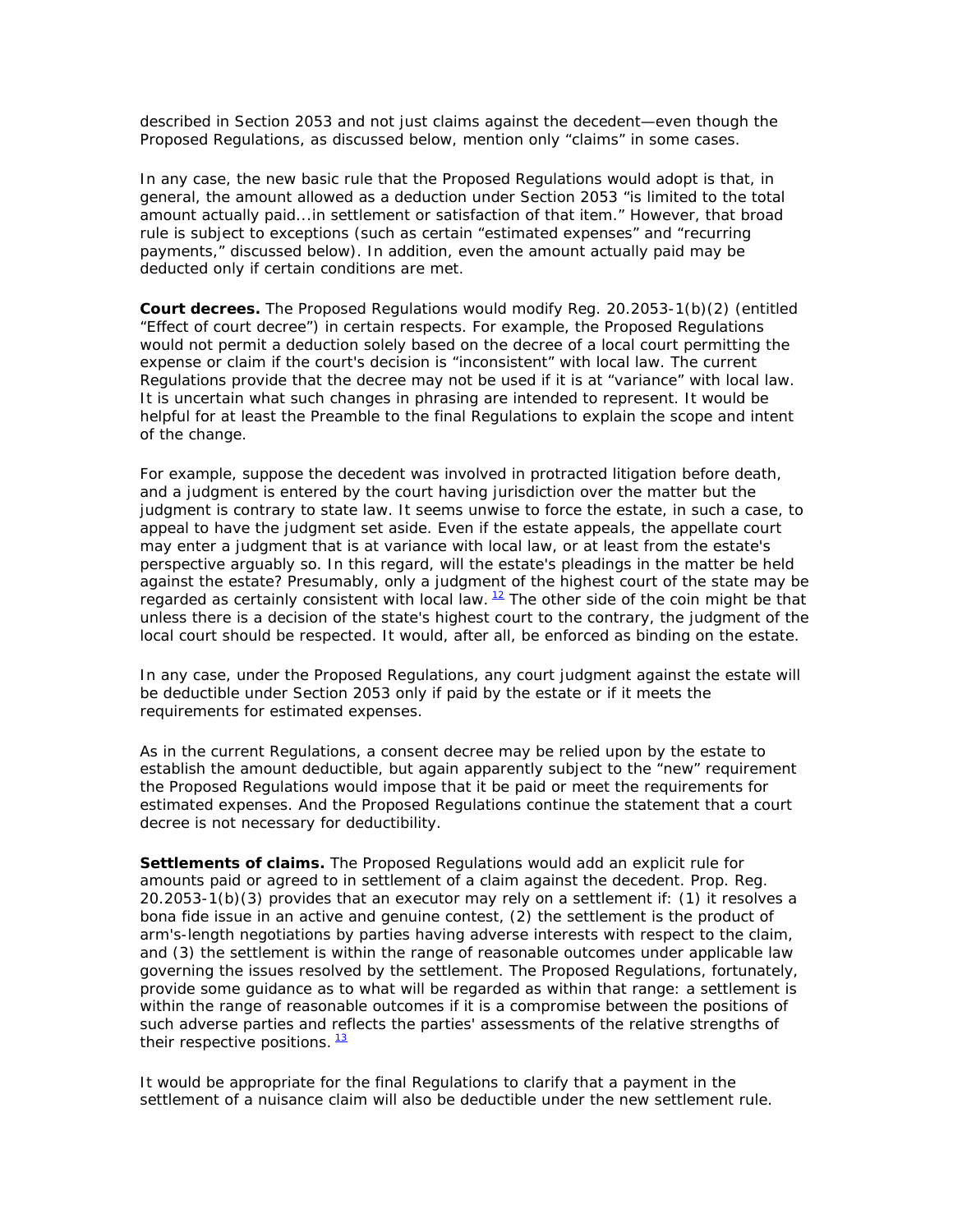Indeed, because the costs of administering the estate, including defense of even a nuisance claim (which, if not defended, could result in a judgment against the estate), normally are deductible under Section 2053, it would not be in the interests of the IRS to deny a deduction for a payment in settlement of a nuisance claim (where, for example, the costs of defense would be deductible and the additional expenses of keeping the administration of the estate open for a longer period of time than otherwise would occur are also deductible).  $\frac{14}{1}$ 

*Estimated amounts.* The Proposed Regulations would permit a deduction for a claim that otherwise would be deductible even if not paid, provided the amount is "ascertainable with reasonable certainty and will be paid," although no deduction may be taken for a vague or uncertain estimate.  $15$  Although phrased in terms of a "claim," it seems that the estimated amount rule applies to administration expenses as well, such as an executor's commission.  $\frac{16}{1}$ 

It seems appropriate for the final Regulations expressly to confirm that the rule covers estimated administration expenses. Assuming that the "ascertainable with reasonable certainty" rule does cover expenses, it seems that an unpaid executor's commission would be an example of an estimated expense. In New York, for example, the amount of an executor's commission is set as a percent of the assets received and paid by the fiduciary.  $17$  Normally, the "paid" commission is not allowable under New York law until the property in the estate is, in fact, paid over (e.g., distributed to the beneficiaries). If the estate has not been completely distributed (and it seems it will not have been where an estate tax return is filed), entitlement to the paid commission will not have arisen but normally may be estimated with reasonable certainty. This seems to be the type of "claim" that is covered by this Proposed Regulation.  $\frac{18}{2}$ 

Prop. Reg. 20.2053-1(b)(4) adds, however, that if the payment is waived or otherwise left unpaid, the executor must notify the IRS and pay the resulting tax. A waiver of commission might arise where the executor initially serving as executor dies before distribution of the estate and the successor who effects the distribution waives entitlement to the paid commissions. Similarly, it may be that the executor is denied the commission under local law.  $19$  However, it seems the IRS could accept such payment only if made within the period that the tax could be assessed (generally, under Section 6501, within three years of the filing of the estate tax return). That is, a tax may be collected by the IRS only if the tax is assessed, and tax may be assessed only within the time frame(s) specified in the Code. If the assessment is not so timely made, it may not be collected by the Service.  $\frac{20}{20}$ 

It seems that the deduction for an estimated payment applies only where the amount of the liability for the claim (or, apparently, an expense) is ascertainable with reasonable certainty and it will be paid—hence, the rule that if it is not paid, the executor is under a duty to so notify the Commissioner. The test seems to require an honest determination that it will be paid, but not that a subsequent development resulting in non-payment be foreclosed.

The Proposed Regulation apparently requires not only that the amount payable is reasonably certain but also that the claim (or expense) itself is reasonably certain to be paid. For example, suppose the decedent had a judgment entered against her in a fixed amount prior to her death. Assume that she timely appealed the decision which had not been finally determined at her death, contending that judgment should have been entered for her. The amount that will be paid—if it is paid—is certain, but a successful appeal may modify or eliminate the obligation. It seems that the Regulation means that a deduction for the claim may not be taken because of its uncertainty of payment, not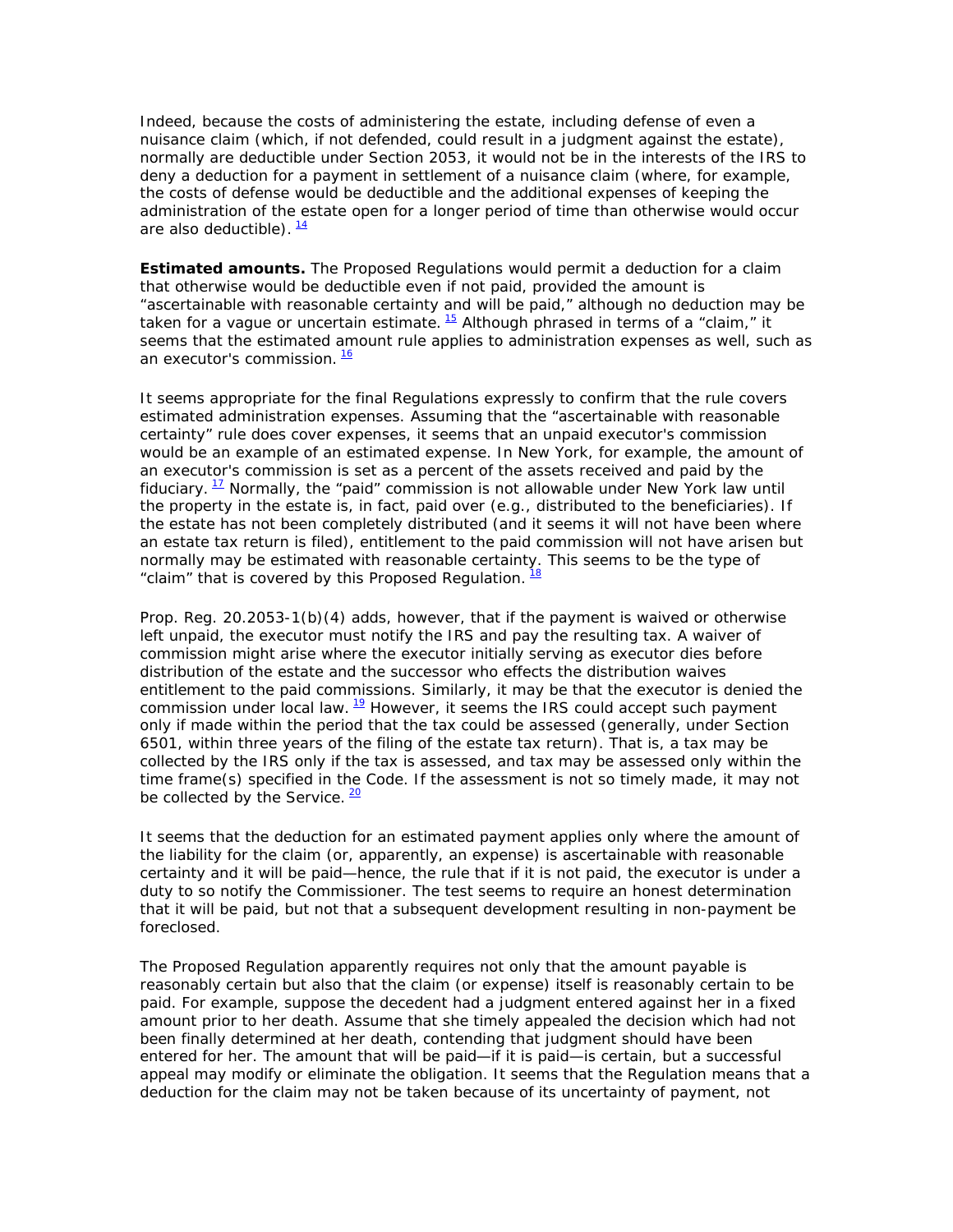uncertainty of the amount. This rule is consistent with the rule on contested claims discussed below.

**Estimates not adequately certain.** To the extent the amount of the liability is "not ascertainable with reasonable certainty" at the time of the examination of the return (that is, at the end of the audit), or to the extent that it is not clear that the amount will be paid, the amount will not be allowed as a deduction. Nevertheless, if the amount of the liability is subsequently ascertained *and paid*, a protective refund claim may be filed before the expiration of the period to assess additional tax (normally, three years after the return was filed).  $21$  The final Regulations should specify in which cases the estate may seek a refund based on a protective refund claim where any contingencies for payment have been resolved but payment of the claim will be "recurring" within the meaning of Prop. Reg. 20.2053-4(b)(7), which, as discussed below, permits recurring payments that will extend beyond the period within which additional estate tax may be assessed to be deducted before all payments to be made.

According to Prop. Reg. 20.2053-1(b)(4), the protective refund claim need not state a particular dollar amount or demand an immediate refund, but must identify the outstanding liability or claim that would have been deductible had it been paid. The protective claim, according to the Proposed Regulations, must also describe the reasons and contingencies delaying the determination of the liability or the actual payment of the claim. Fortunately, the Proposed Regulations permit a protective refund claim to be filed if the amount of the liability "was or will not" be paid before expiration of the period of limitations. Presumably, this means the estate need not wait until the "last minute" to file its protective claim, but may file if the executor believes the matter will not be resolved in time.

*Reimbursements and insurance.* Prop. Reg. 20.2053-1(b)(5) provides that no deduction is allowed to the extent the expense or claim "could be" compensated for by insurance or otherwise reimbursed. "Could be" may be a very broad phrase. The Proposed Regulation fails to provide any guidance as to what is and is not covered by the rule. In some cases, the entitlement to reimbursement may be uncertain or, at least, uncertain in amount. The final Regulations should provide additional guidance about this matter.

# **Deduction for administration expenses <sup>22</sup>**

Prop. Reg. 20.2053-3 deals with deductions for expenses of administering the decedent's estate. It maintains the same basic structure that the current Regulation has but changes some provisions.  $23$  The new Proposed Regulation does not impose a requirement, for example, that executor's commissions are allowed only if paid; rather, the Proposed Regulation would maintain the current requirement of the Regulation that the IRS (the Proposed Regulations say the "Commissioner" and the current Regulations say the "District Director") is reasonably satisfied the commissions claimed as a deduction will be paid.

It seems that the major change the Proposed Regulation would make is to provide expressly for the filing of a refund claim where the conditions for deductibility (which appear essentially to be the same as in the current Regulations) are not met. The requirement that the executor advise the IRS (again the Proposed Regulations say "Commissioner" and the current Regulations say "District Director") if the commissions are not paid and pay additional estate tax due is carried over from the current Regulation in the Proposed Regulation.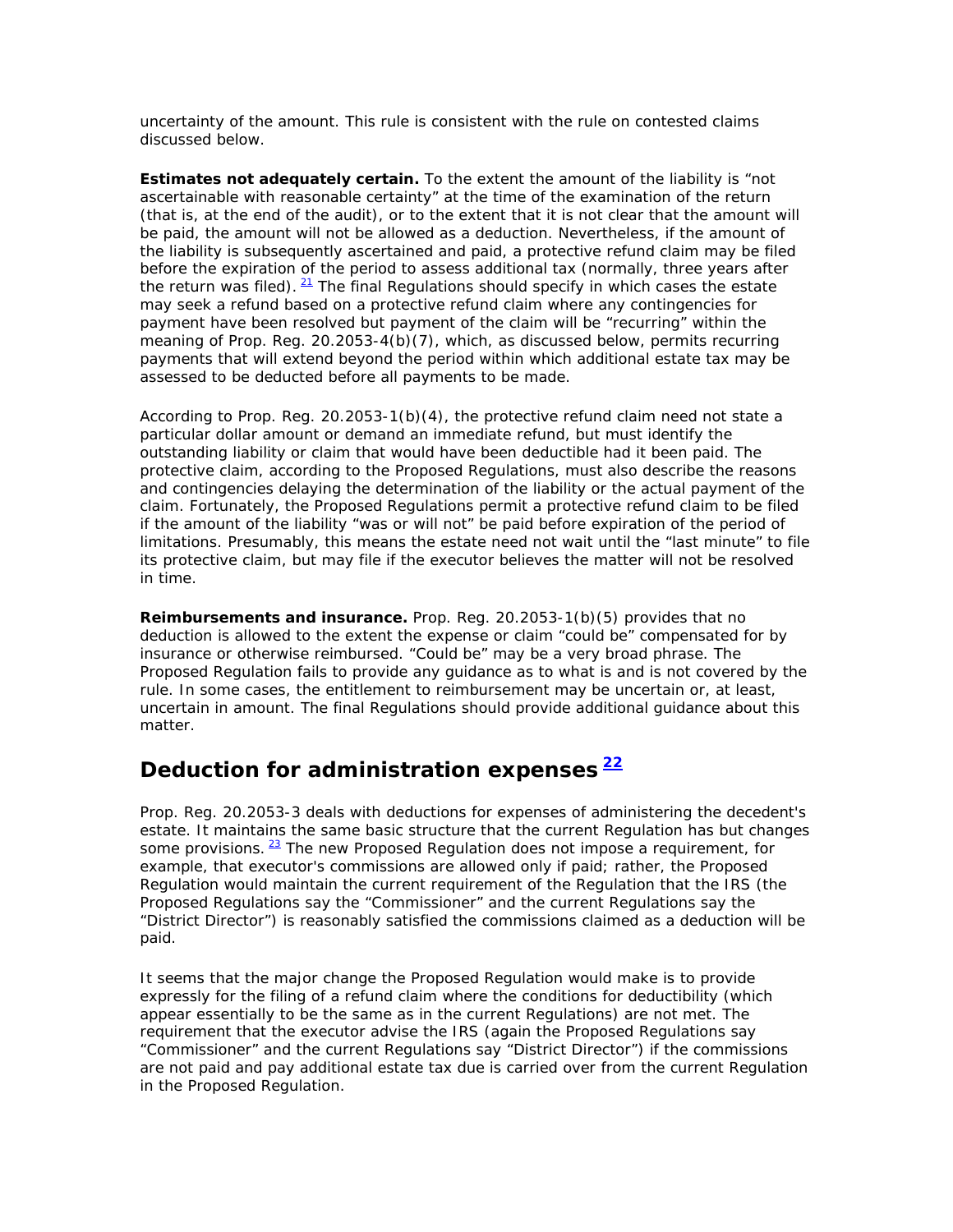As with executor's commissions, it appears that the only significant change the Proposed Regulations would make with respect to the allowance of a deduction for attorney's fees is to provide expressly for the filing of a protective refund claim if the requirements for allowance of those fees are not met. Both executor's commissions and attorney's fees may be allowed when the IRS is reasonably convinced they will be paid in a certain amount. This is contained in the current Regulation and is carried over in the proposed one. In other words, despite the general rule adopted by the Proposed Regulations that items under Section 2053 are deductible only when and if paid, executor's commissions and attorney's fees would continue to be deductible under the "reasonably expected to be paid" provision of the current Regulations.

Although at least one commentator has stated that the Proposed Regulation would eliminate the provision in the current Regulations that attorney's fees incurred by beneficiaries incident to litigation as to their respective interests are deductible if the litigation is essential to the proper settlement of the estate, such a statement appears to be incorrect. That provision is contained in Reg. 20.2053-3(c)(3), which would not be amended by the Proposed Regulations.

A new provision would be added by the Proposed Regulations to Reg. 20.2053-3(d) (dealing with miscellaneous expenses of administering an estate), by the addition of Prop. Reg. 20.2053-3(d)(3). This new subparagraph would provide that expenses in defending the estate against claims against it are deductible if incurred incident to the defenses of the claim even if the estate is "not ultimately victorious."  $24$  However, under the Proposed Regulation, expenses incurred "merely for the purpose of unreasonably extending the time for payment, or incurred other than in good faith, are not deductible."

It seems that extending the time for payment means payment of the claim—not the payment of estate tax (as the payment of the claim would reduce the tax). However, the Proposed Regulation may fail to acknowledge that often in defense, "stalling" tactics are effective in reducing the claim. Perhaps, the term "unreasonably" means that expenses in effecting a delay for tactical reasons would be deductible. In any case, at least the Preamble to the final Regulations should explain this matter in more detail, and the Regulations themselves should contain examples of when the delay will and will not be regarded as unreasonable for purposes of this rule.

#### **Deduction for claims against the estate**

Perhaps, the most significant changes the Proposed Regulations would make to the existing Regs. apply to the deduction for claims against the estate.  $\frac{25}{1}$  Three changes made by the "in general" rules contained in Prop. Reg. 20.2053-4(a) seem appropriate to mention. First, the Proposed Regulations provide that only liabilities that are "legitimate and bona fide" are deductible. It is uncertain what those terms are designed to convey.

The current Regulations provide that claims based on a promise or agreement are deductible only if the "liability was contracted bona fide and for an adequate and full consideration in money or money's worth. See [Reg.] § 20.2043-1." These current requirements, which as indicated reflect requirements of Section 2043, continue to apply with respect to a claim founded on a promise, as discussed below. The final Regulations should explain what the additional requirements of "legitimate and bona fide" are intended to convey. Perhaps, they are intended to cover non-promise claims such as those arising from tort or from a statutory claim other than in contract.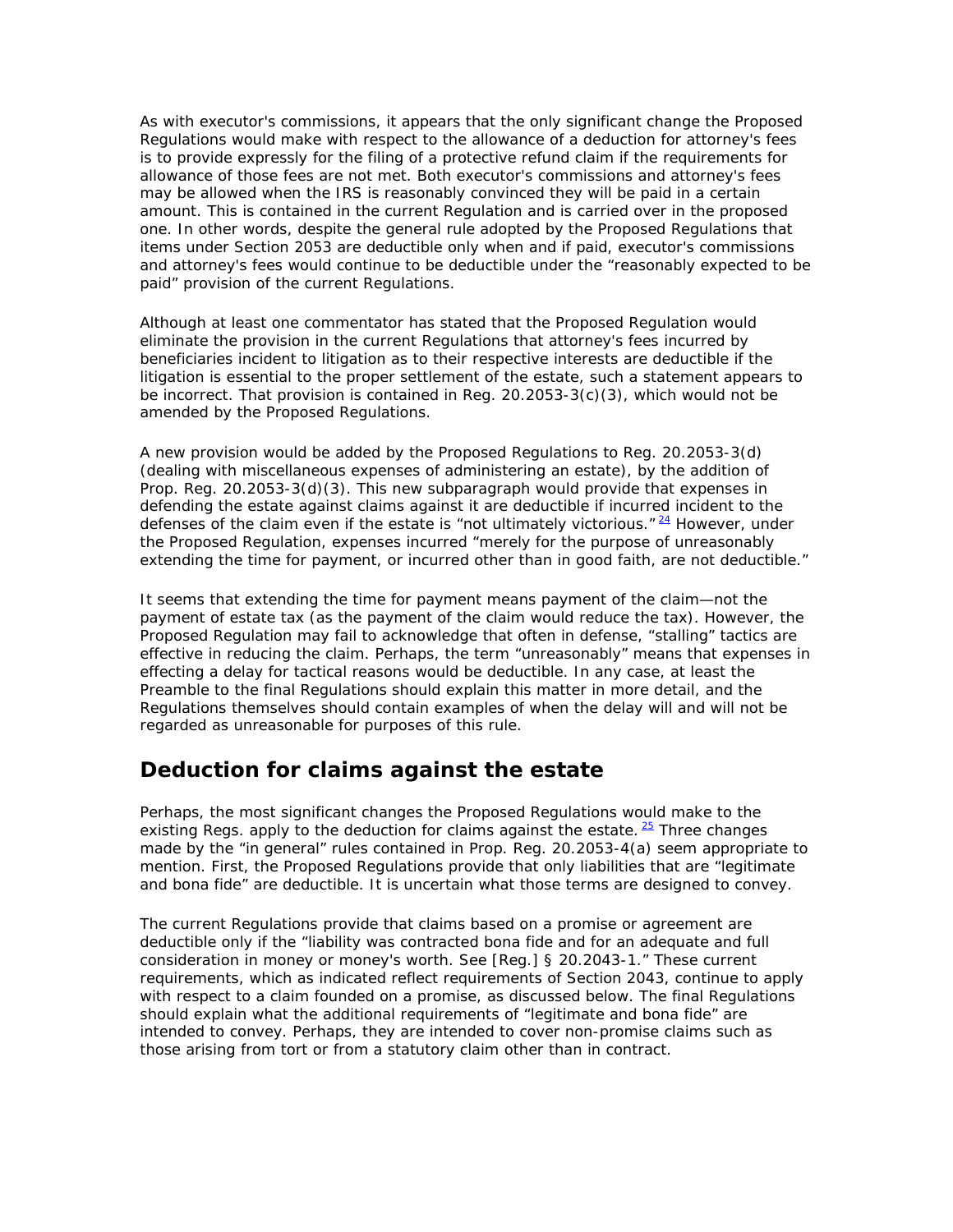Second, the Proposed Regulations would add that claims are deductible only if paid, although this requirement is "relaxed" at least in the case of certain "recurring payments," discussed below. 26

Third, events occurring after death are to be considered when determining the amount deductible. Much of the balance of this new regulatory rule is dealt with under the heading "Special rules." $27$ 

*Potential and unmatured claims.* This "Special rules" Proposed Regulation prohibits deducting on the estate tax return a potential or unmatured claim. The Proposed Regulation goes on to provide that if the claim matures *and is paid* before the expiration of the period during which a claim for estate tax refund may be made, the estate may file a refund claim as provided in Section 6511.  $^{28}$  As a practical matter, the Regulations should provide expressly that an adjustment for such a matured and paid claim may be made during audit of the estate return. The Proposed Regulation further provides that a protective refund claim may be filed before the expiration of the period to claim a refund. As indicated above, the protective claim need not state a specific dollar amount or demand an immediate refund, but must identify the outstanding liability or claim and describe the reasons and contingencies delaying actual payment of the liability or claim.

The type of unmatured or potential claim at which the Proposed Regulation may be aimed is, perhaps, a claim by the government for toxic waste.  $29$  This type of claim often takes considerable time to resolve. A standard litigation claim is likely also included. Appeals from a judgment may take years to be made final. And it seems the claim might be regarded as "potential" while on appeal. In any case, that may not be important on account of the additional requirement that a claim may be deducted (subject to the recurring payment rule) only when and to the extent paid (pursuant to a settlement or otherwise).  $\frac{30}{2}$ 

*Contested claims.* The "Special rules" Proposed Regulation also provides that no deduction may be taken if the estate is contesting the decedent's liability. 31 That provision might seem unnecessary as a claim is permitted only if paid. Perhaps, however, the provision is intended to cover a case where the claim is paid but is contested. For example, the IRS itself may have assessed additional income tax against the decedent. To avoid running of interest and/or to have the claim resolved in federal district court or the U.S. Claims Court, the estate might decide to pay the claim and sue for a refund. Because the claim, in essence, is being contested, presumably it will not be allowed.

This might suggest that a taxpayer before death should pay claims that later could be contested. The amount so paid would not be included in the decedent's gross estate. Although the claim by the decedent to recover all or a portion of the amount paid would be an asset in the gross estate, the value of that claim to recover what the decedent paid during lifetime will be determined "as of" the decedent's death (or, if applicable, on the alternate valuation date) and there is no authority requiring that "[e]vents occurring after...death shall be considered" in determining the value of the decedent's claim to recover.  $32$  It would be interesting to see how the IRS examiner of the decedent's estate tax return would value the decedent's claim against the IRS for income tax.

That, in turn, raises a somewhat inconsistent treatment to the value of claims the decedent holds at death and of claims against him or her at that time. For example, suppose that a decedent is involved in litigation in which the decedent has made a claim and the other party has made a counterclaim against the decedent. Regardless of how the cross claims are resolved, there may well be inconsistency in valuation and deduction. For instance, suppose that the decedent's executor and other party ultimately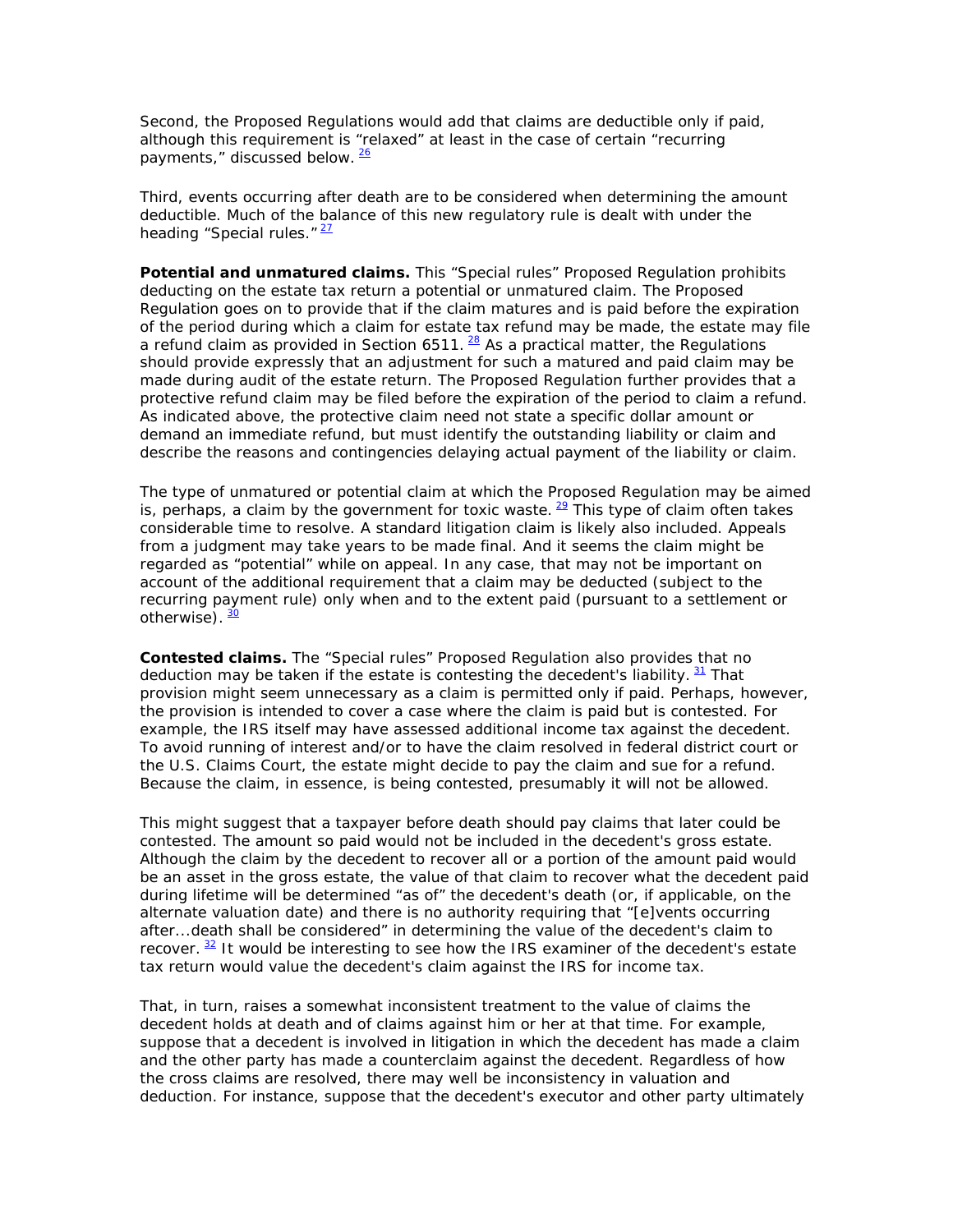agree to drop the claims against each other. It seems only fair that nothing be included in the gross estate and nothing be deducted with respect to these cross claims. Yet no amount might be allowed for the claim against the decedent even if the claim of the decedent as of his or her death has some positive value (which it may well have as it was used to "pay off" the claim against the decedent), unless the estate could establish, as it might, that it "paid" the claim with the estate's claim against the other party. The final Regulations should address this important issue.

*Claims against multiple parties.* If a claim is against more than one party (including the estate), the estate may deduct only the portion due from and paid by the estate, reduced by any reimbursement received or that could have been collected from any other party (or insurer) where the estate declines or fails to attempt to collect.  $^{33}$  However, if the estate establishes that the burden of collection efforts would outweigh the benefit from those efforts, the potential reimbursement will not reduce the amount deductible. Similarly, if the estate establishes that a party could pay only a portion of a potential reimbursement, then only that portion that could reasonably have been expected to be collected will reduce the estate's deduction.  $\frac{34}{1}$ 

*Claims by family members, related entities or beneficiaries.* Prop. Reg. 20.2053- 4(b)(4) provides that there will be a rebuttable presumption that claims by a family member of the decedent,  $\frac{35}{2}$  a related entity,  $\frac{36}{2}$  or a beneficiary of the decedent's estate or revocable trust are not legitimate and bona fide and, therefore, are not deductible. The Proposed Regulation goes on to provide that evidence sufficient to rebut the presumption "may" include evidence that the claim arises from circumstances that would reasonably support a similar claim by unrelated persons or non-beneficiaries.

The rule in the Proposed Regulation seems incomplete in not specifying what evidence will be considered and what standard of evidence (or proof) must be submitted to overcome the presumption. In any case, the imposition of a rebuttable presumption may be in conflict with Section 7491 which provides generally that the burden of proof on any factual issue in a court proceeding is shifted to the IRS where the taxpayer presents "credible evidence" as to the factual matter.  $\frac{37}{11}$  It seems the final Regulations should be consistent with this rule. Indeed, case law appears to support only the imposition of "heightened" or "close" scrutiny of claimed estate tax deductions in respect of claims based on transactions with family members.  $38$  In any event, the final Regulations should specify what evidence will be sufficient (such as an affidavit setting forth facts to support the contention that the claim is legitimate and bona fide) to rebut the presumption.

*Unenforceable claims.* Claims that are unenforceable prior to death would not be deductible under the Proposed Regulations even if paid. To the extent a claim becomes unenforceable after death, it would not be deductible to the extent it is paid after it becomes unenforceable. The Proposed Regulations should specify what is meant by "unenforceable." It may or may not be limited to circumstances where the decedent (or the estate) has an affirmative defense, such as the running of the statute of limitations or, perhaps, laches. For example, Prop. Reg. 20.2053-4(d), Example 7, contains an illustration of a time-barred claim but states that the expenses incurred in defending the claim may be deducted as an administration expense. However, the Proposed Regulations would appear to allow the claim, if paid, where (or, perhaps, to the extent) enforceability of the claim itself is at issue.

*Claims founded on a promise.* As indicated above, the current Regulations provide that a claim founded on a promise or agreement is limited to the extent that the liability was contracted bona fide and for an adequate and full consideration in money or money's worth. That provision would be retained by the Proposed Regulation.  $\frac{39}{2}$  But the Proposed Regulation "fleshes out" the meaning of "bona fide and for adequate and full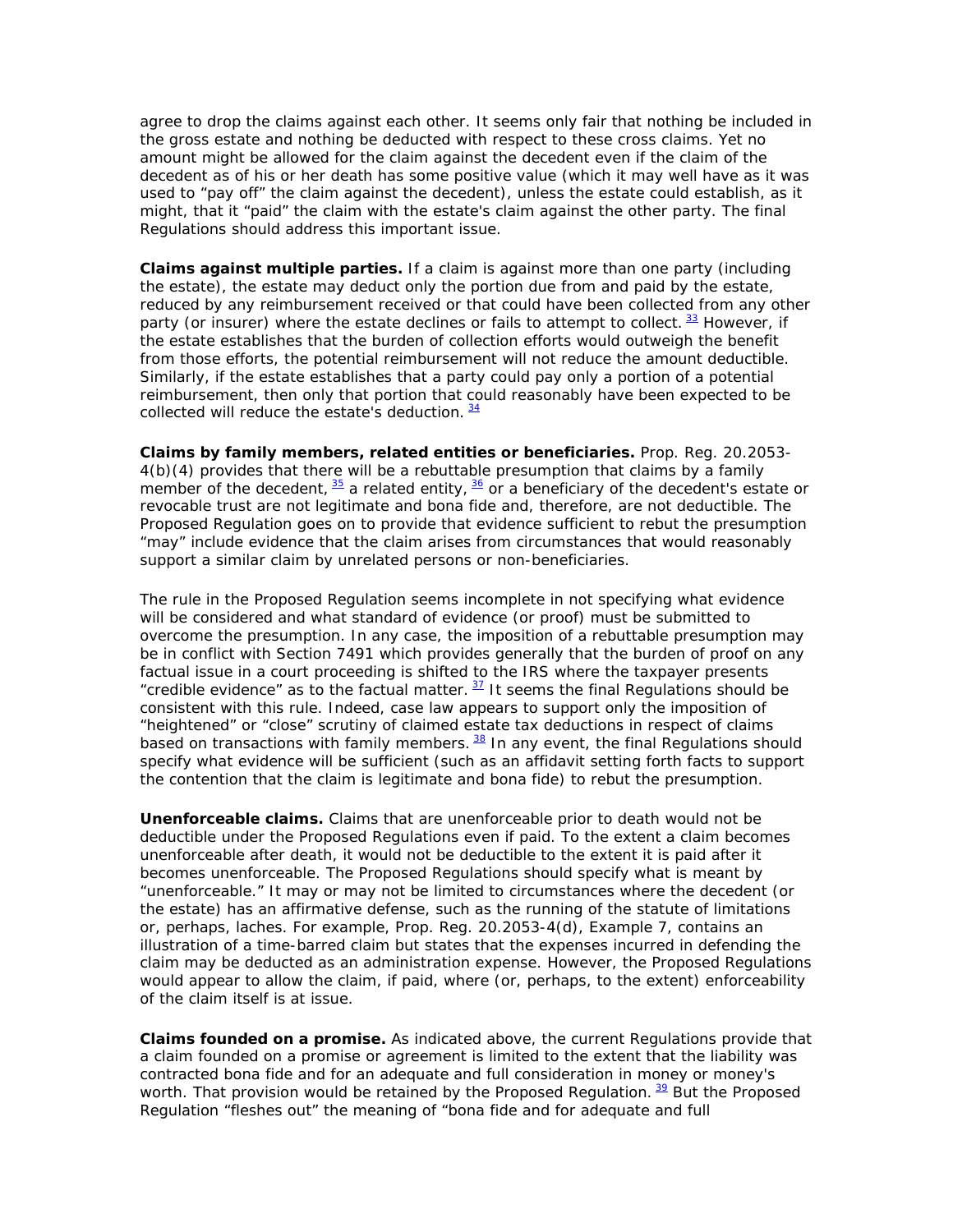consideration in money or money's worth" by providing that the promise or agreement must have been made "in good faith" and the price must have been an adequate and full equivalent "reducible to a money value."

That "reducible to a money value" requirement seems largely a restatement of the "adequate and full consideration in money or money's worth" requirement. If it is intended to mean something different, the Preamble to the final Regulations or the final Regulations should specify that difference. It is uncertain what the "in good faith" requirement means. Reg. 20.2043-1(a) (second sentence) suggests that "good faith" is the same as "bona fide." However, some recent court cases suggest that "bona fide" means that there was a significant and legitimate non-tax reason for the arrangement.  $40$ In any case, the Preamble to the final Regulations or those Regulations themselves should clarify what the "good faith" requirement is intended to mean. Nevertheless, it seems that neither the "good faith" nor "reducible to a money value" requirement is new; these seem to be reflected, as indicated, in the current Regulations under Section 2043.

*Recurring payments.* Despite the fact that, as a general rule, a claim against the estate may be deducted only if paid, Prop. Reg. 20.2053-4(b)(7) allows certain recurring payments to be deducted before payments are made. For example, if the decedent is obligated to make recurring payments on an enforceable and certain claim that is not subject to a contingency, the present value of those payments may be deducted even with respect to payments that have not yet been made. As indicated, it is only the date of death *present value* (determined under Reg. 20.2031-7(d)—the Prop. Regs. also cite Reg. 20.7520-1 through Reg. 20.7520-4—which sets forth certain actuarial principles used in valuing income, annuity and unitrust payment streams and remainders and reversions) of such post-death payments. Nevertheless, this recurring payment rule (and the limitation to present value) seems to apply only if "the payments will continue for a period that will likely extend beyond the final determination of the estate tax liability."

It is uncertain what constitutes a non-contingent payment. An obligation of the decedent's estate to make fixed payments over time to her husband or his estate pursuant to a divorce decree seems to fall under this rule.  $41$  If the payments are to cease when the husband dies, these still might be regarded as non-contingent—the possibility of the husband's death is merely one of the factors that may be used to determine value pursuant to Reg. 20.2031-7(d).

However*,* Prop. Reg. 20.2053-4(d), Example 9, states that the present value of payments still due at the death of the decedent to her former spouse but that cease upon his death or *his remarriage* may be deducted only to the extent paid prior to the filing of the estate tax return and then only as the subsequently due payments are made. Perhaps the condition of remarriage produces that result, but this should be made clear. Interestingly, as one commentator has pointed out, the existence of a contingency will produce a higher deduction because the amounts will be deductible at face, not at present value on the date of death.

The Proposed Regulations contain a "corollary" rule that if the recurring obligation is subject to a contingency, the deduction is limited to amounts actually paid in satisfaction of the claim. Nevertheless, if the decedent had a recurring obligation "whether or not contingent" to pay an "enforceable and certain claim" and the estate purchases a commercial annuity from an unrelated dealer in commercial annuities in an arm's-length transaction to satisfy the obligation, the amount deductible by the estate is the sum of the amount paid for the commercial annuity and any amount actually paid prior to the purchase of the annuity.  $42$  Apparently, the notion is that the executor would be subject to a breach of fiduciary duty for purchasing an annuity to the detriment of the estate.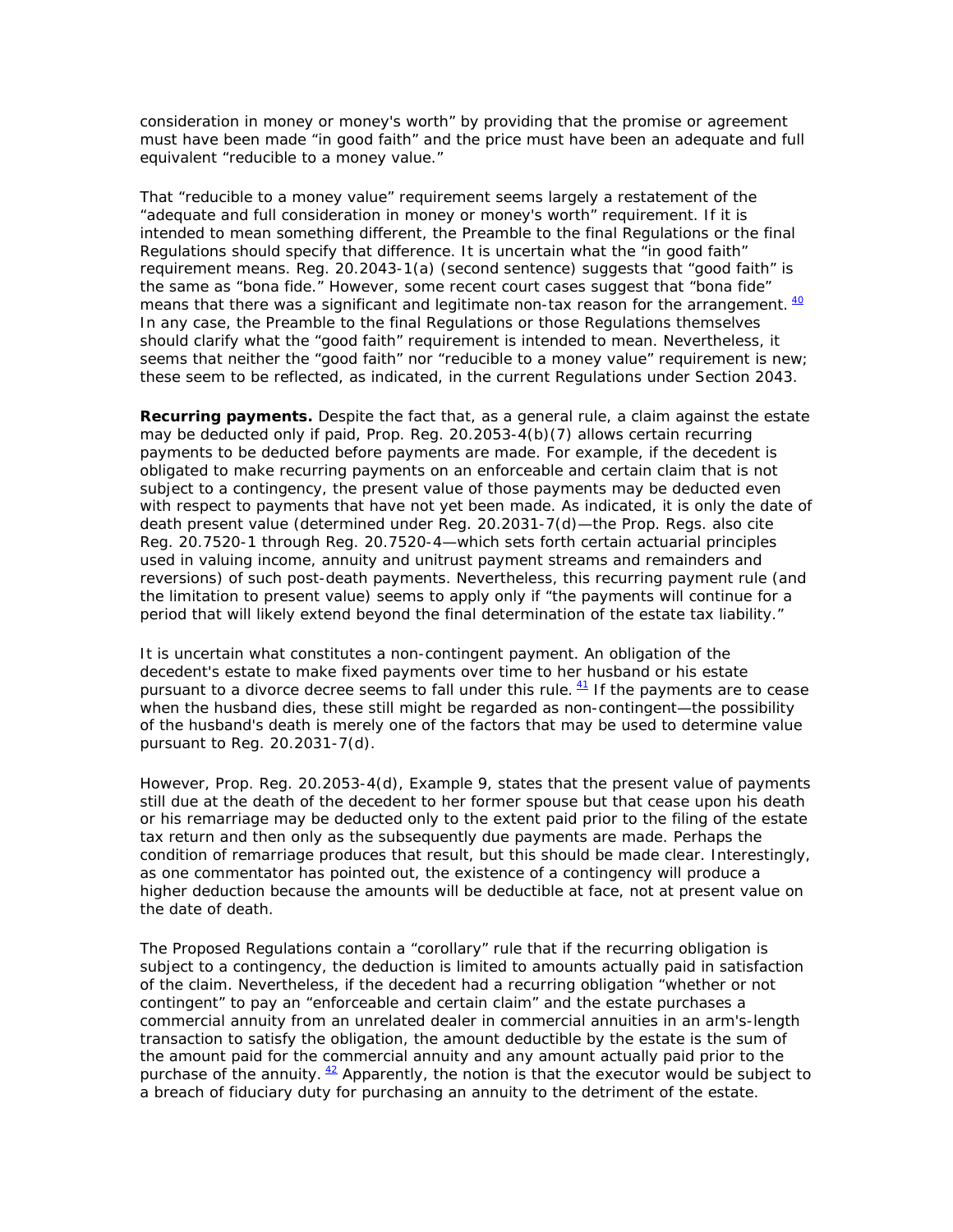**Interest on claims.** The Proposed Regulations provide that interest on a deductible claim is deductible as a Section 2053 claim but only for interest accrued through the date of death (even if alternate valuation under Section 2032 is elected). But the Proposed Regulations also acknowledge that "[p]ost-death accrued interest may be deductible...as an...administration expense under section 2053 or as an income tax deduction. $1/43$ Although this Proposed Regulation does not require that such interest be paid, presumably its actual deductibility will be tested under Prop. Reg. 20.2053-3, discussed above.

#### **Impact on the marital or charitable deduction**

One question is how the "delay" in the allowance of the deduction under Section 2053 for an expense or claim will affect the allowance of the marital or charitable deduction. For example, suppose a decedent dies and leaves a pecuniary bequest equal to her unused estate tax exemption to a non-marital deduction trust and the residue of her estate to her husband in a form qualifying for the marital deduction. Such a division of her estate means no estate tax should be payable. There is a claim against her estate which would not, under the Proposed Regulations, be deductible under Section 2053 until paid, and it is unpaid when the estate tax return is filed. The claim, if paid, would be charged against the residuary bequest to the husband and would reduce the marital deduction. But if it is allowed as a deduction under Section 2053, still no estate tax would be due because the deduction would offset the reduction in the marital deduction dollar-for-dollar.

In filing the estate tax return, may her executor ignore the potential claim against the estate and report the marital deduction without regard to the claim? The answer seems somewhat uncertain.  $\frac{44}{1}$  The issue should be addressed specifically in the final Regulations which should also deal with the allowance of the charitable deduction.

# **Conclusions**

The Proposed Regulations attempt to tie actual deduction to actual payment. Although that appears, in general, to be desirable in a theoretical sense, denying the estate an ability to deduct on the estate tax return certain expenses and claims not actually paid by the time the return is filed will cause taxpayers to file amended estate tax returns and/or claims for refund. That will increase the cost of administration for both the estate and the IRS. As discussed above, several parts of the Proposed Regulations should be clarified to reduce disputes between taxpayers and the IRS with respect to many matters covered in the Regulations. Certain provisions, such as those that presume claims by family members are not deductible, should be substantially modified.

#### **PRACTICE NOTES**

The Proposed Regulations essentially adopt rules based on the premise that an estate may deduct only amounts actually paid or those that will be paid in an amount that may be estimated with reasonable certainty. 1

 One of those exceptions is for real property described in Section 2032A, dealing with special-use valuation. 2

 For example, a court may use the price at which property was sold after death as evidence of its value on the date of death. See Estate of Andrews, 73 AFTR 2d 94-2395, 850 F Supp 1279, 94-2 USTC ¶60170 (DC Va., 1994); Estate of Love, TC Memo 1989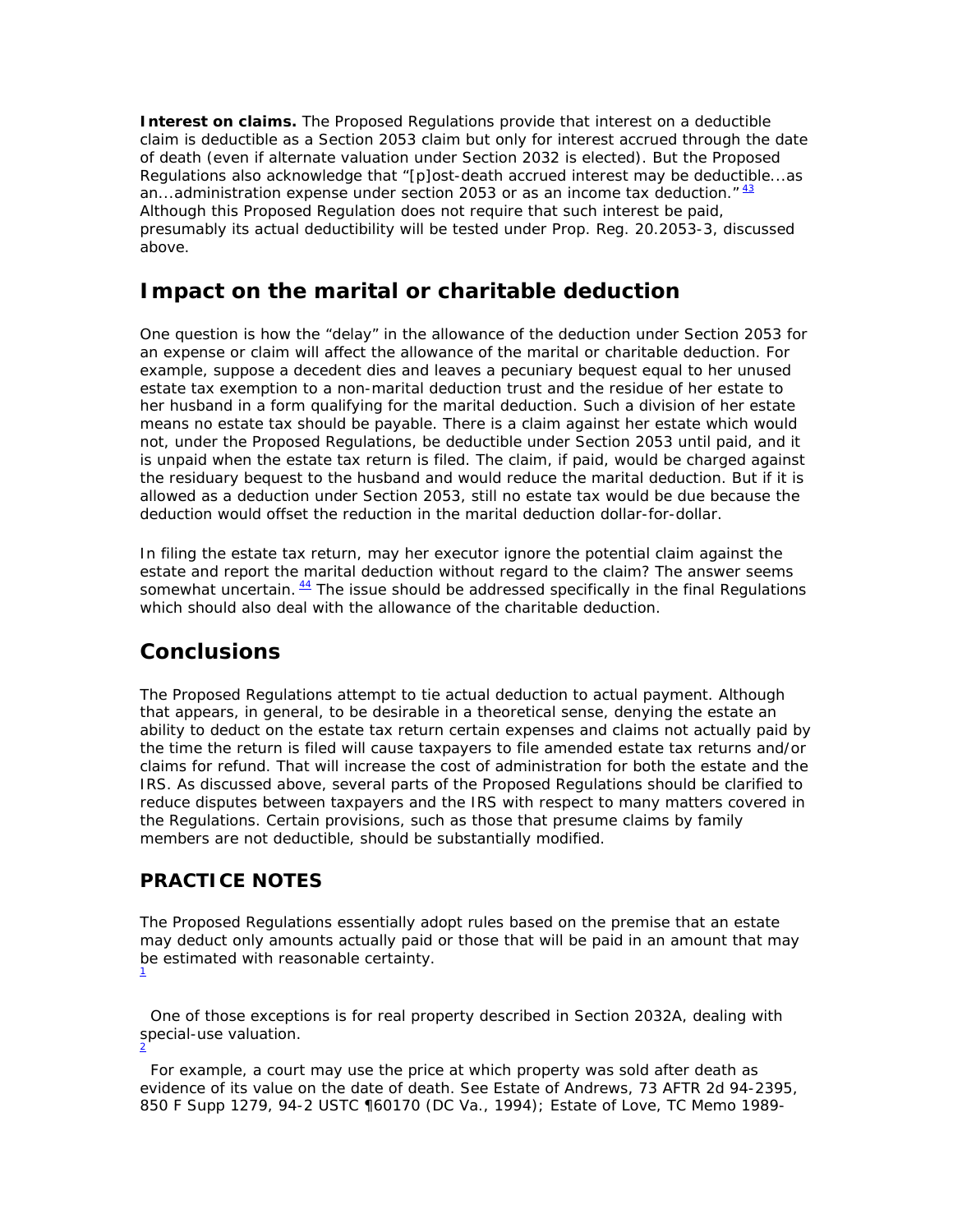470, PH TCM ¶89470, 57 CCH TCM 1479 *aff'd* 67 AFTR 2d 91-1171, 923 F2d 335, 91-1 USTC ¶60056 (CA-4, 1991). 3

 Certain unpaid claims may be due and the amount payable as of the decedent's death. For example, assume that the decedent dies on April 15. Her U.S. income tax return (Form 1040) has been completed and the amount of unpaid tax due already determined; it was anticipated that the return would be filed and the payment made on April 15 and, in fact, the filing and payment are made that day following her death. 4

 See REG-143316-03, 72 Fed. Reg. No. 77, at 20080 (4/23/07). The IRS and the Treasury Department have requested comments "on the clarity of the proposed rules and how they can be made easier to understand." Although the IRS has not requested comments on the substance or scope of the Proposed Regulations, professional groups (such as the American College of Trust and Estate Counsel) have submitted or will submit comments on that as well as clarity and understanding matters.

 See Reg. 20.2053-8. 6

7

8

See Section 642(g) and Reg. 20.2053-1(d).

7 AFTR 8856, 279 US 151, 73 L Ed 647, 1 USTC ¶386 (S.Ct., 1929).

Jacobs, 7 AFTR 9308, 34 F2d 233, 1 USTC ¶420 (CA-8, 1929), *cert. den*. 9

 See, e.g., Estate of Sachs, 62 AFTR 2d 88-6000, 856 F2d 1158, 88-2 USTC ¶13781 (CA-8, 1988); Gottesman, 99 AFTR 2d 2007-1212, 2007-1 USTC ¶60536 (DC N.Y., 2007); but see Estate of Smith, 84 AFTR 2d 99-7393, 198 F3d 515, 2000-1 USTC ¶50147, 2000-1 USTC ¶60366 (CA-5, 1999) (evidence of post-death events is not admissible for purposes of determining the value of a claim on the date of death), *nonacq.* by AOD 2000-04, 2000 WL 799106 (this AOD says post-death events should be considered); Estate of McMorris, 87 AFTR 2d 2001-1310, 243 F3d 1254, 2001-1 USTC ¶60396 (CA-10, 2001); Estate of O'Neal, 88 AFTR 2d 2001-5245, 258 F3d 1265, 2001-2 USTC ¶60412 (CA-11, 2001).  $10$ 

 A refund claim is made by filing IRS Form 843. If the claim for refund is uncertain, a protective claim may be filed. See, generally, Reg. 301.6402-2.<br>11

 As a general rule, the changes will apply only to estates of decedents dying on or after the date of publication of the Treasury decision adopting final Regulations in the Federal Register. See, e.g., Prop. Reg. 20.2053-1(e). 12

 *Compare*, Estate of Bosch, 19 AFTR 2d 1891, 387 US 456, 18 L Ed 2d 886, 67-2 USTC ¶12472, 1967-2 CB 337 (S.Ct., 1967), *with* Rev. Rul. 73-142, 1973-1 CB 405. 13

 See also Prop. Reg. 20.2053-4(d), Example 3. 14

 But see, e.g., Pennsylvania Bank & Trust Co., 42 AFTR 2d 78-6409, 451 F Supp 1296, 78-2 USTC ¶13248 (DC Pa., 1978), *aff'd* 43 AFTR 2d 79-1332, 597 F2d 382, 79-1 USTC ¶13299 (CA-3, 1979), *cert. den.* (payments made to decedent's cousins as a nuisance settlement were not deductible). 15

 See Prop. Reg. 20.2053-1(b)(4). 16

 See Prop. Reg. 20.2053-1(b)(6), Example 1. *Cf.* Prop. Reg. 20.2053-1(b)(5) denying a deduction for any "expense or claim" that could be compensated for by insurance or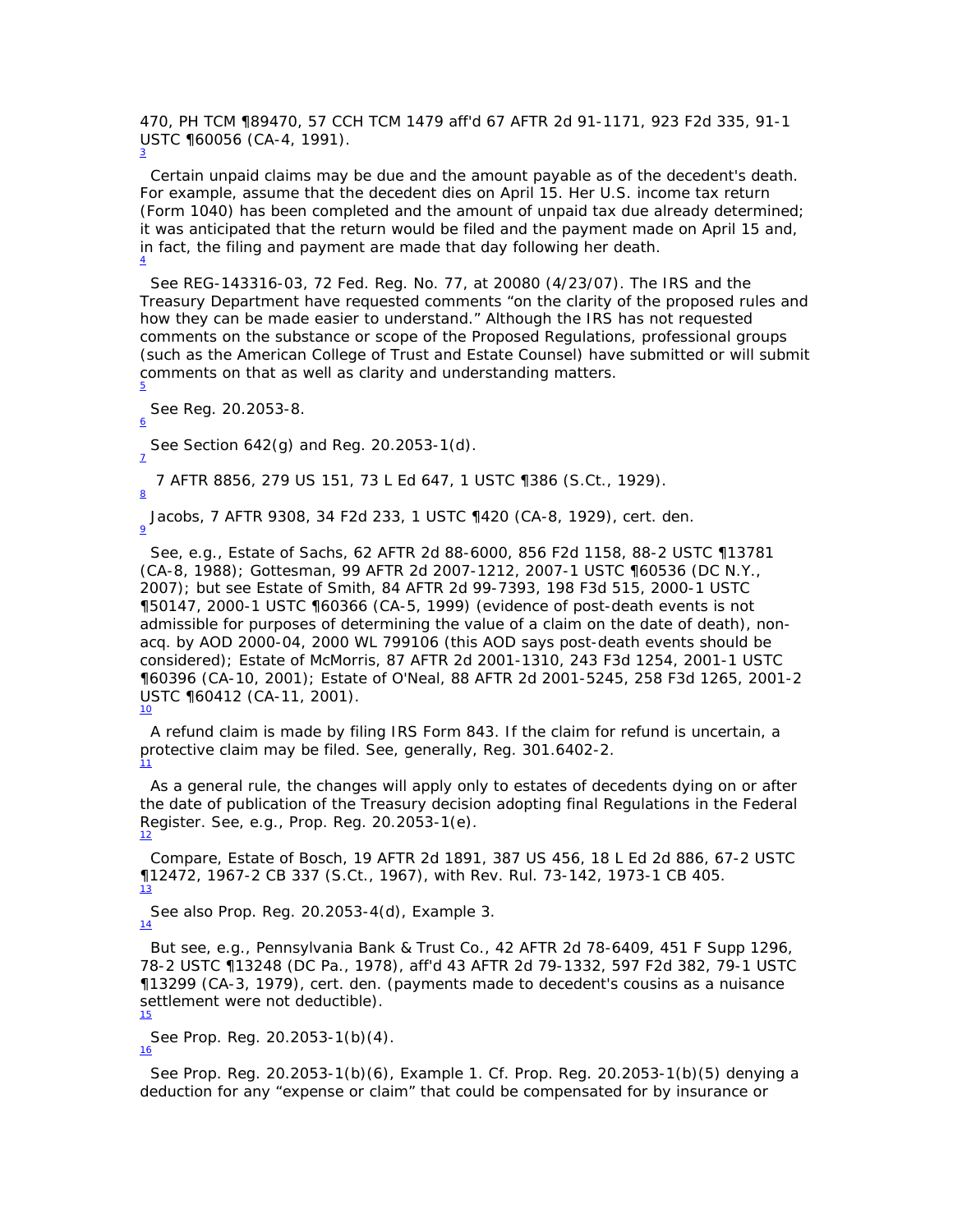otherwise. 17

 See N.Y. Surr. Ct. Proc. Act ("SCPA") §2307. 18

 In Florida, the statute provides only that certain levels of compensation for a personal representative are "presumed reasonable." F.S. 733.617(2). Query whether compensation not exceeding the amounts presumed reasonable would satisfy the requirements of the Proposed Regulations. 19

 For example, under N.Y.Ct.Rules §207.42, an executor who fails to file a report with the Surrogate's Court explaining why the estate has not been distributed in full by a certain time may have commissions denied.<br> $\frac{20}{20}$ 

 Although it is beyond the scope of this article to discuss the matter in detail, it seems that the requirement in the Proposed Regulation that the executor must advise the IRS about the non-payment of the claim and pay the tax liability resulting therefrom may be contrary to *Badaracco*, 53 AFTR 2d 84-446, 464 US 386, 78 L Ed 2d 549, 84-1 USTC ¶9150, 1984-1 CB 254 (S.Ct., 1984), which, in turn, raises the question of the degree to which the Treasury Department may issue a Regulation overturning a Supreme Court decision. See, generally, Blattmachr, Gans, and Rios, *Circular 230 Deskbook*, Ch. 1(PLI 2006). 21

Prop. Reg.  $20.2053 - 1(b)(4)$ .

 The Proposed Regulations would make no change to Reg. 20.2053-2, dealing with funeral expenses. 23

 Minor phrasing changes (e.g., rather than referring to commissions of the executor or administrator, the Proposed Regulation refers only to the executor). Presumably, the use of that term is intended to incorporate the definition of Section 2203. If any of these phrasing changes is intended to be significant, at least the Preamble to the final Regulations should specify which ones are and what the import of a phrasing change is. No explicit requirement for payment of an administration expense before the deduction is paid is mentioned in the Proposed Regulations. One commentator has concluded that the Proposed Regulations "do not seem to impact [*Estate of Graegin*, TC Memo 1988-477, PH TCM ¶88477, 56 CCH TCM 387 ] loans at all" for projected interest due on a loan by the estate to pay estate taxes which loan could be repaid only with a substantial prepayment penalty. See Akers, "Proposed 2053 Regs Limiting Estate Tax Deductions for Uncertain Claim," Steve Leimberg's Estate Planning Newsletter #1114 (5/15/07). Nevertheless, the question about certainty of payment will likely be raised under the general principle that expenses are deductible only if reasonably certain to the paid.  $\frac{24}{24}$ 

 Although the phrase "not ultimately victorious" used in the Proposed Regulation may adequately convey the scope of the new rule, it seems a phrase such as "regardless of the outcome with respect to the claim" might be more appropriate. 25

 See Prop. Reg. 20.2053-4. 26 Prop. Reg. 20.2053-4(a)(1)(iii). Prop. Reg. 20.2053-4(b). 28 See Prop. Reg. 20.2053-4(d), Example 2. 29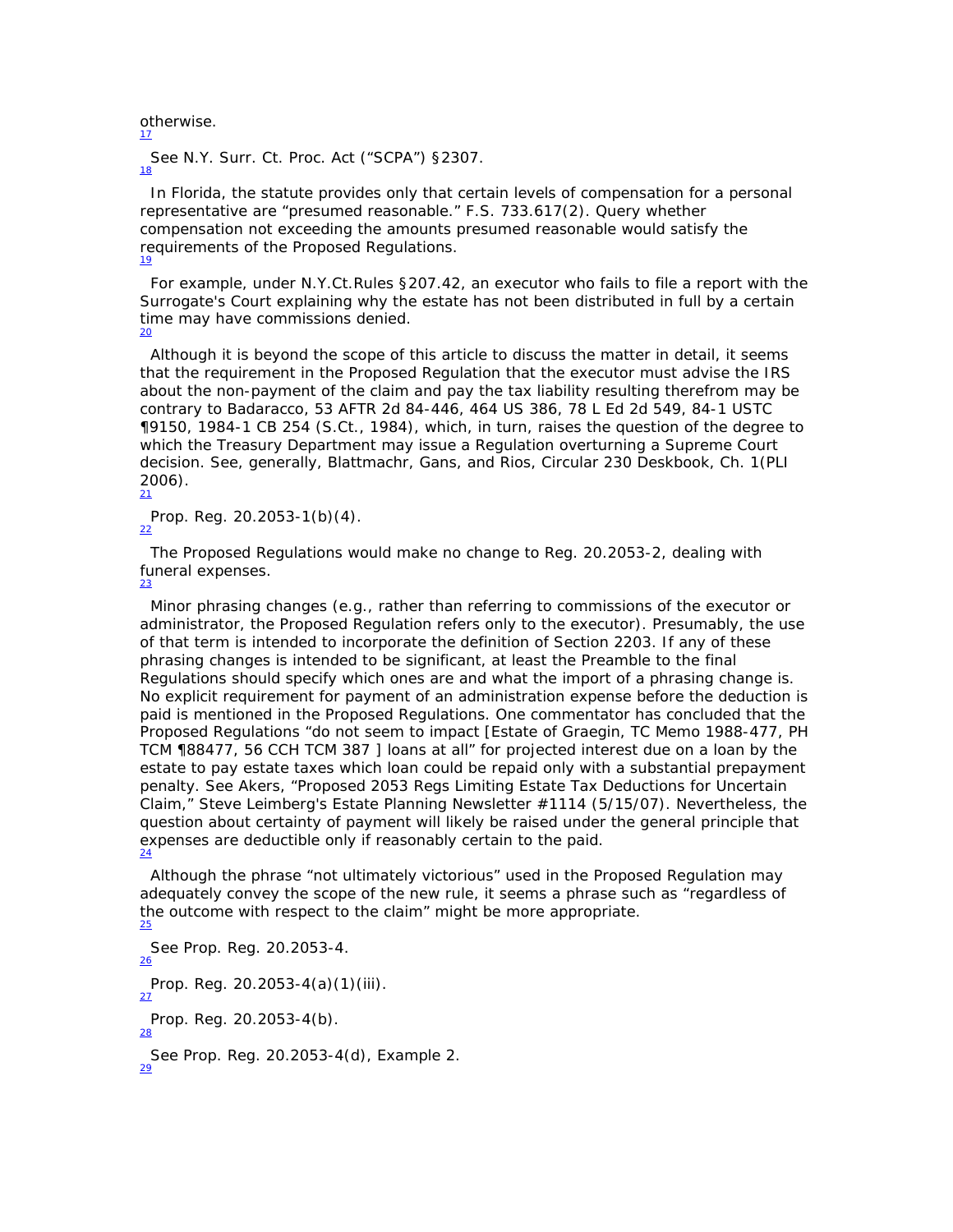See, e.g., Comprehensive Environmental Response, Compensation, and Liability Act ("CERCLA"). 30

*Cf.* Prop. Reg. 20.2053-4(d), Example 6. Prop. Reg. 20.2053-4(b)(2).<br>32

 See Estate of Aldrich, TC Memo 1983-543, PH TCM ¶83543, 46 CCH TCM 1295 (value of gross estate includes proceeds of decedent's contingent fee arrangement received just prior to alternate valuation date). 33

Prop. Reg.  $20.2053-4(b)(3)$ .

 See, e.g., Prop. Reg. 20.2053-4(d), Examples 4 and 5. 35

 A family member "includes" the spouse and a grandparent, parent, sibling, and lineal descendant of the decedent or of the decedent's spouse and the spouse and descendants of any such grandparent, parent, and sibling. 36

 A related entity "is" an entity in which the decedent, either directly or indirectly, had a beneficial interest at death or within three years of death, but not a publicly-traded entity or closely held entity in which the combined beneficial interests, direct or indirect, that the decedent and family members collectively own are less than 30% of the beneficial ownership interests (direct or indirect). This entity rule seems uncertain in many respects, including what "direct or indirect" means. The final Regulations should "flesh out" the entity rule if the presumption rule for such claims is retained. 37

 According to Professor Mitchell M. Gans of Hofstra University School of Law, imposing a rebuttable presumption on the taxpayer is not necessarily inconsistent with Section 7491. As a matter of litigation, generally, one party can be made to bear the burden of proof while, at the same time, enjoying the benefit of a presumption. Rule 301 of the Federal Rules of Evidence states: "In all civil actions and proceedings not otherwise provided for by Act of Congress or by these rules, a presumption imposes on the party against whom it is directed the burden of going forward with evidence to rebut or meet the presumption, but does not shift to such party the burden of proof in the sense of the risk of nonpersuasion, which remains throughout the trial upon the party on whom it was originally cast." The Proposed Regulation may raise an interesting question under *Chevron U.S.A., Inc. v. Natural Resources Defense Council, Inc*., 467 US 837, 81 L Ed 2d 694 (S.Ct., 1984): whether the IRS has the authority by regulation to create such a presumption. In *RLC Industries Co.***,** 76 AFTR 2d 95-5077, 58 F3d 413, 95-2 USTC ¶50328 (CA-9, 1995), the Ninth Circuit held that the IRS could not create by regulation an abuse-of-discretion standard. It may be argued that, by analogy, the IRS should not be able to create such a presumption. On the other hand, the courts have long contended, in the Section 2053 and other contexts, that they are required to scrutinize family claims carefully. Perhaps, the IRS will contend that the Proposed Regulation is in the nature of a codification of these cases. But, ultimately, there seems to be a significant difference between "scrutiny" and a presumption which, in turn, leads back to the *Chevron* question. 38

 See, e.g., Estate of Flandreau, TC Memo 1992-173, RIA TC Memo ¶92173, 63 CCH TCM 2512 *aff'd* 72 AFTR 2d 93-6711, 994 F2d 91, 93-1 USTC ¶60137 (CA-2, 1993); Leopold, 35 AFTR 2d 75-1588, 510 F2d 617, 75-1 USTC ¶13053 (CA-9, 1975). 39

Prop. Reg. 20.2053-4(b)(6).